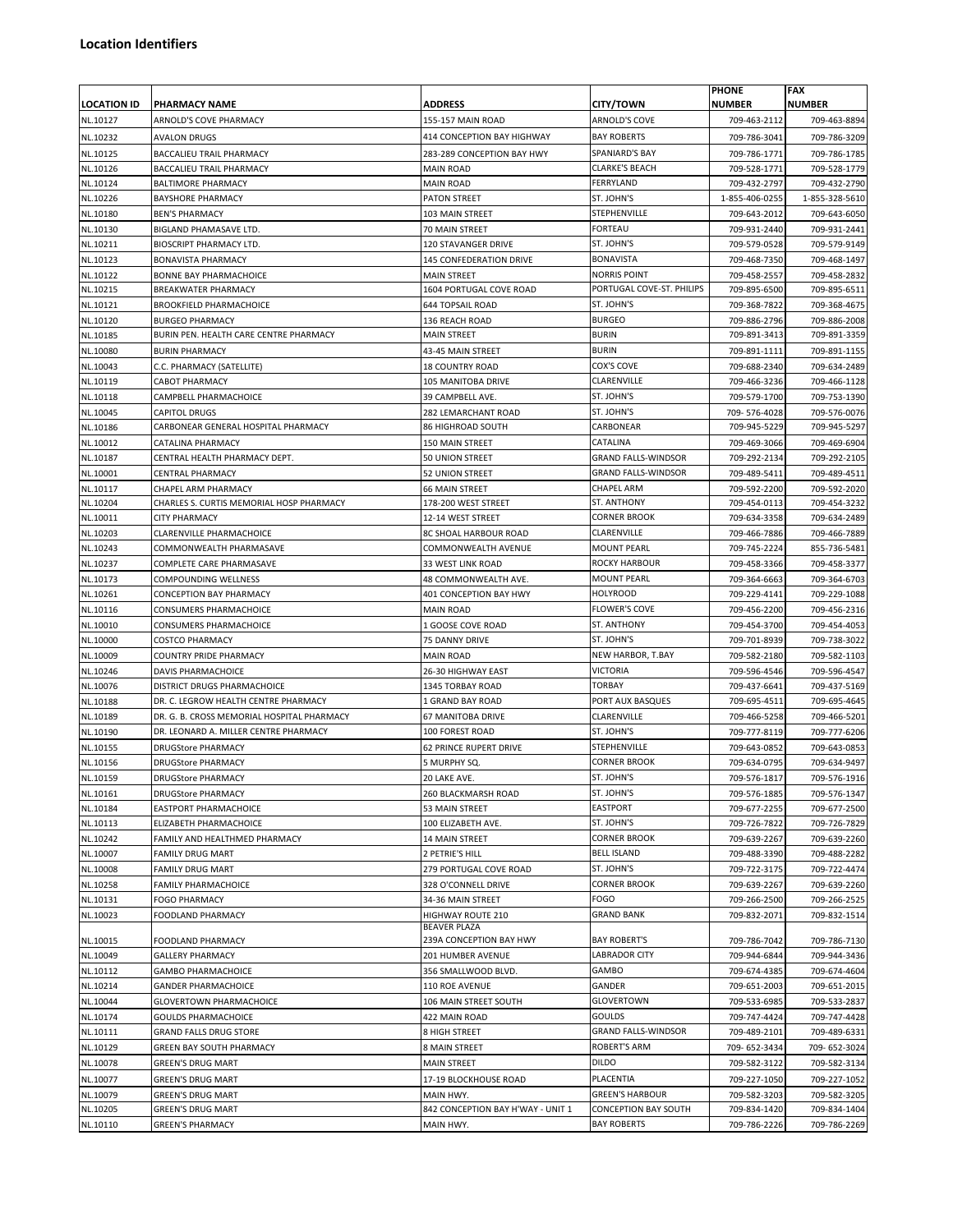| NL.10109             | <b>HAMILTON DRUGS</b>                                               | 366 HAMILTON RIVER ROAD                                | HAPPY VALLEY-GOOSE BAY                    | 709-896-8418                 | 709-896-3346                 |
|----------------------|---------------------------------------------------------------------|--------------------------------------------------------|-------------------------------------------|------------------------------|------------------------------|
| NL.10240             | HEALTH-E CHOICE PHARMACY                                            | <b>61 THOMPSON STREET</b>                              | CLARENVILLE                               | 709-466-1234                 | 709-466-2142                 |
| NL.10108             | HILLCREST PHARMACY LTD.                                             | <b>81 THORBURN ROAD</b>                                | ST. JOHN'S                                | 709-754-2821                 | 709-754-2856                 |
| NL.10107             | <b>HINDY'S PHARMACY</b>                                             | 1 MAIN STREET                                          | <b>WINTERTON</b>                          | 709-583-0833                 | 709-583-0844                 |
| NL.10239             | HOLYROOD PHARMASAVE                                                 | 394 CONCEPTION BAY HIGHWAY                             | <b>HOLYROOD</b>                           | 709-229-6400                 | 709-229-6516                 |
| NL.10263             | HOYLES PHARMACHOICE                                                 | <b>225 WATER STREET</b>                                | <b>BOTWOOD</b>                            | 709-257-2002                 | 709-257-1013                 |
| NL.10197             | HSC/GENERAL HOSPITAL PHARMACY                                       | 300 PRINCE PHILIP DRIVE                                | ST. JOHN'S                                | 709-777-6067                 | 709-777-8551                 |
| NL. 10228            | <b>INNOMAR PHARMACY</b>                                             | 193 LeMARCHANT ROAD                                    | ST. JOHN'S                                | 709-726-7121                 | 709-726-9110                 |
| NL.10191             | JAMES PATON MEMORIAL HOSPITAL PHARMACY<br>JANEWAY HOSPITAL PHARMACY | 125 TRANS CANADA HWY<br><b>300 PRINCE PHILIP DRIVE</b> | GANDER<br>ST. JOHN'S                      | 709-256-5494                 | 709-256-5711                 |
| NL.10192<br>NL.10249 | KENMOUNT PHARMASAVE                                                 | <b>300 KENMOUNT ROAD</b>                               | ST. JOHN'S                                | 709-777-4564<br>709-552-0055 | 709-777-4713                 |
| NL.10247             | KITTIWAKE PHARMACHOICE                                              | 54A MAIN STREET                                        | <b>BROOKFIELD</b>                         | 709-536-3100                 | 709-800-5506<br>709-536-3101 |
|                      |                                                                     |                                                        |                                           |                              |                              |
| NL.10193             | LABRADOR HEALTH CENTRE                                              | 266 HAMILTON RIVER ROAD                                | HAPPY VALLEY-GOOSE BAY                    | 709-897-2117                 | 709-896-4017                 |
| NL.10235             | LABRADOR WEST HEALTH CENTRE                                         | 1700 NICHOLS-ADAM HIGHWAY                              | <b>LABRADOR CITY</b>                      | 709-285-8196                 | 709-944-9384                 |
| NL.10253             | LAKESIDE PHARMACY                                                   | LEMARCHANT ROAD                                        | ST. JOHN'S<br><b>CLARKE'S BEACH</b>       | 709-725-9222                 | 709-999-9999                 |
| NL.10150<br>NL.10027 | <b>LAWTON'S DRUGS</b><br><b>LAWTON'S DRUGS</b>                      | <b>MAIN STREET</b><br>4 FARM ROAD                      | <b>DEER LAKE</b>                          | 709-786-7634<br>709-635-3961 | 709-786-2620<br>709-635-4016 |
| NL.10028             | LAWTON'S DRUGS                                                      | 3 HERALD AVENUE                                        | <b>CORNER BROOK</b>                       | 709-634-8000                 | 709-634-8024                 |
| NL.10105             | <b>LAWTON'S DRUGS</b>                                               | 177 ELIZABETH DRIVE                                    | GANDER                                    | 709-256-7550                 | 709-256-2353                 |
| NL.10041             | LAWTON'S DRUGS                                                      | 645 CONCEPTION BAY HWY                                 | CONCEPTION BAY SOUTH                      | 709-834-2136                 | 709-834-3995                 |
| NL.10042             | <b>LAWTON'S DRUGS</b>                                               | 486 MAIN STREET WEST                                   | LEWISPORTE                                | 709-535-6715                 | 709-535-3566                 |
| NL.10038             | <b>LAWTON'S DRUGS</b>                                               | <b>8 CENTENNIAL SQUARE</b>                             | <b>MOUNT PEARL</b>                        | 709-368-9383                 | 709-368-3154                 |
| NL.10206             | LAWTON'S DRUGS                                                      | 496 TOPSAIL ROAD                                       | ST. JOHN'S                                | 709-364-4444                 | 709-364-4416                 |
| NL.10175             | <b>LAWTON'S DRUGS</b>                                               | 1386 TOPSAIL ROAD                                      | PARADISE                                  | 709-782-1900                 | 709-782-2786                 |
| NL.10030             | LAWTON'S DRUGS                                                      | 29-34 PRINCE WILLIAM DRIVE                             | PLACENTIA                                 | 709-227-5494                 | 709-227-2688                 |
| NL.10029             | LAWTON'S DRUGS                                                      | 60 NORTHWEST ROAD                                      | TREPASSEY                                 | 709-438-2693                 | 709-438-2900                 |
| NL.10039             | <b>LAWTON'S DRUGS</b>                                               | <b>190 MAIN STREET</b>                                 | SPRINGDALE                                | 709-673-3882                 | 709-673-4904                 |
| NL.10036             | <b>LAWTON'S DRUGS</b>                                               | <b>TORBAY ROAD</b>                                     | ST. JOHN'S                                | 709-579-1415                 | 709-579-5750                 |
| NL.10031             | LAWTON'S DRUGS                                                      | 11 ELIZABETH AVENUE                                    | ST. JOHN'S                                | 709-753-4590                 | 709-753-4592                 |
| NL.10033             | LAWTON'S DRUGS                                                      | <b>48 KENMOUNT ROAD</b>                                | ST. JOHN'S                                | 709-222-2227                 | 709-722-7400                 |
| NL.10032             | <b>LAWTON'S DRUGS</b>                                               | 12 GLENEYRE STREET                                     | ST. JOHN'S                                | 709-753-3111                 | 709-753-3001                 |
| NL.10040             | LAWTON'S DRUGS                                                      | 137 O'CONNELL DRIVE                                    | <b>CORNER BROOK</b>                       | 709-639-8971                 | 709-634-1918                 |
| NL.10194             | <b>LAWTON'S DRUGS</b>                                               | 573 TORBAY ROAD                                        | ST. JOHN'S                                | 709-754--0115                | 709-754-0279                 |
| NL.10133             | LEWISPORTE PHARMACHOICE                                             | 144 MAIN STREET                                        | LEWISPORTE                                | 709-535-2999                 | 709-535-3999                 |
| NL.10165             | LOBLAW PHARMACY                                                     | 100 LAURELL ROAD                                       | GANDER                                    | 709-651-4330                 | 709-651-4332                 |
| NL.10164             | LOBLAW PHARMACY                                                     | 240B MEMORIAL DRIVE                                    | CLARENVILLE<br><b>GRAND FALLS-WINDSOR</b> | 709-466-4566                 | 709-466-4579                 |
| NL.10166<br>NL.10169 | LOBLAW PHARMACY<br>LOBLAW PHARMACY                                  | 17 CROMER AVE.<br>252 MAIN STREET                      | LEWISPORTE                                | 709-489-5751<br>709-535-8793 | 709-489-8820<br>709-535-8798 |
| NL.10158             | LOBLAW PHARMACY                                                     | 166 CONCEPTION BAY HWY                                 | <b>CONCEPTION BAY SOUTH</b>               | 709-834-3801                 | 709-834-3682                 |
| NL.10162             | LOBLAW PHARMACY                                                     | 150 OLD PLACENTIA ROAD                                 | MOUNT PEARL                               | 709-576-1888                 | 709-576-1930                 |
| NL.10160             | LOBLAW PHARMACY                                                     | 55 STAVANGER DRIVE                                     | ST. JOHN'S                                | 709-576-3590                 | 709-576-3593                 |
| NL.10167             | LOBLAW PHARMACY                                                     | 98 MAIN STREET                                         | TWILLINGATE                               | 709-884-2200                 | 709-884-2221                 |
| NL.10154             | <b>MAIN STREET PHARMACY</b>                                         | 165 MAIN STREET                                        | SPRINGDALE                                | 709-673-4624                 | 709-673-5673                 |
| NL.10128             | <b>MANSTAN DRUGS</b>                                                | 208 HUMBER DRIVE                                       | LABRADOR CITY                             | 709-944-3012                 | 709-944-3942                 |
| NL.10260             | MCKESSON SPS PHARMACY                                               | <b>AUSTIN STREET</b>                                   | ST. JOHN'S                                | 1-855-310-1014               | 1-833-712-2909               |
| NL.10236             | MEDICATION THERAPY SERVICES                                         | 75 TIFFANY COURT                                       | ST. JOHN'S                                | 709-777-7491                 | 709-777-7005                 |
| NL.10153             | MEDICINE CABINET PHARMACHOICE                                       | 401 CONCEPTION BAY HWY                                 | <b>HOLYROOD</b>                           | 709-229-2929                 | 709-229-2928                 |
| NL.10207             | MEDICINE CORNER                                                     | 862 SOUTHERN SHORE HWY                                 | <b>BAY BULLS</b>                          | 709-334-3131                 | 709-334-2200                 |
| NL.10208             | METRO PHARMACY INC.                                                 | 35 MAJOR'S PATH                                        | ST. JOHN'S                                | 709-738-7979                 | 709-738-7907                 |
| NL.10103             | MUSGRAVETOWN PHARMACY                                               | 130 MAIN STREET                                        | MUSGRAVETOWN                              | 709-467-2455                 | 709-467-2686                 |
| NL.10151             | NEIGHBOURHOOD PHARMACY                                              | 78 QUEEN'S ROAD                                        | ST. JOHN'S                                | 709-726-0197                 | 709-726-1982                 |
| NL.10135             | NEW WORLD ISLAND PHARMACHOICE                                       | 69 ROAD TO THE ISLES                                   | VIRGIN ARM                                | 709-629-3208                 | 709-629-3590                 |
| NL.10231             | NUCARE PHARMACY HOME SERVICES                                       | 202-320 TORBAY ROAD                                    | ST. JOHN'S                                | 709-579-3113                 | 709-579-0692                 |
| NL.10199<br>NL.10200 | OCTAGON PHARMACHOICE<br>ONE TO ONE PHARMACHOICE                     | 1655 TOPSAIL ROAD<br>7A COMMONWEALTH AVENUE            | PARADISE<br><b>MOUNT PEARL</b>            | 709-782-7500<br>709-747-1212 | 709-782-8383<br>709-747-1219 |
| NL.00000             | OUT OF PROVINCE PROVIDERS                                           |                                                        |                                           |                              |                              |
| NL.10102             | PEARL PHARMACHOICE                                                  | 12 DAVID'S AVE.                                        | <b>MOUNT PEARL</b>                        | 709-364-7822                 | 709-364-7820                 |
| NL.10101             | PENINSULA PHARMACHOICE                                              | 10-18 BAY L'ARGENT HWY (SEAVIEW DRIVEJACQUES FONTAINE  |                                           | 709-461-2121                 | 709-461-2309                 |
| NL.10099             | PORT-AU-CHOIX PHARMACY                                              | 53 FISHER STREET                                       | PORT-AU-CHOIX                             | 709-861-3032                 | 709-861-3068                 |
| NL.10098             | POUCH COVE PHARMACY                                                 | 378 MAIN ROAD                                          | POUCH COVE                                | 709-335-2992                 | 709-335-8214                 |
| NL.10241             | PRESCRIPTION PLUS                                                   | TORBAY ROAD                                            | ST. JOHN'S                                | 709-579-1296                 | 709-579-2274                 |
| NL.10172             | <b>QUALITY PHARMACY</b>                                             | <b>63 MAIN STREET</b>                                  | LOURDES                                   | 709-642-5003                 | 709-642-5008                 |
| NL.10254             | RED ROCK PHARMASAVE                                                 | 200 OCEAN DRIVE                                        | <b>ENGLISH HARBOUR WEST</b>               | 709-888-3380                 | 877-777-5641                 |
| NL.10168             | REMEDY'S RX                                                         | <b>MAIN HWY</b>                                        | <b>BAY ROBERTS</b>                        | 709-786-1090                 | 709-786-7127                 |
| NL.10157             | REMEDY'S RX                                                         | LONDON ROAD                                            | CARBONEAR                                 | 709-596-3166                 | 709-596-0370                 |
| NL.10097             | RODDICKTON PHARMACY                                                 | 3 CLOUD DRIVE                                          | RODDICKTON                                | 709-457-2774                 | 709-457-2775                 |
| NL.10096             | SAGONA DRUGS                                                        | 1 CANADA DRIVE                                         | <b>HARBOUR BRETON</b>                     | 709-885-2929                 | 709-885-2307                 |
| NL.10256             | SENTREX PHARMACY                                                    | 4 GRENFELL DRIVE                                       | CORNER BROOK                              | 709-351-0642                 | 1-888-777-5732               |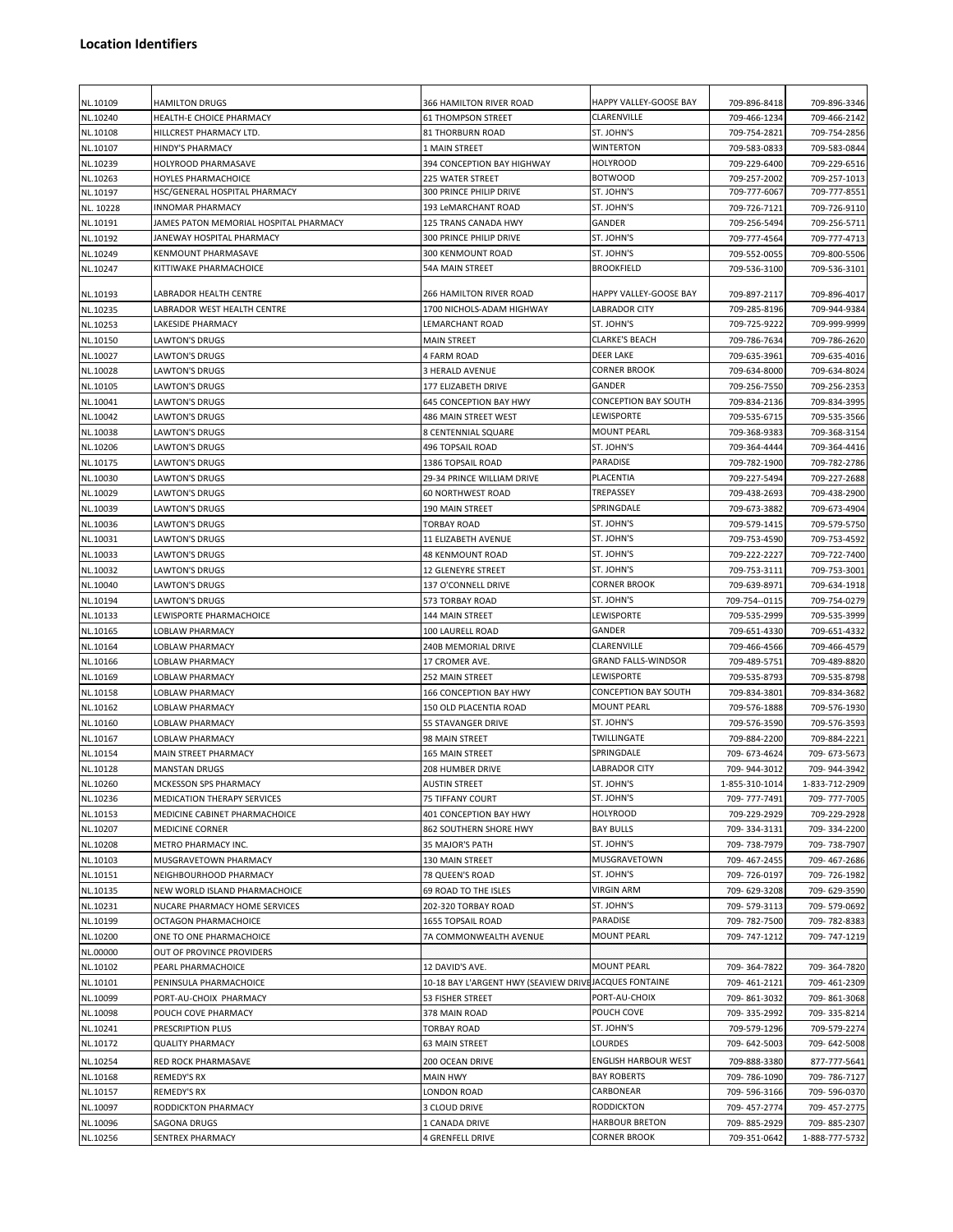## **Location Identifiers**

|          |                                      |                           | ST. JOHN'S                  |              |              |
|----------|--------------------------------------|---------------------------|-----------------------------|--------------|--------------|
| NL.10171 | SHEA HEIGHTS PHARMACY                | 55B LINEGAR AVE.          |                             | 709-739-7432 | 709-739-7433 |
| NL.10248 | SHEA'S PHARMACY & WELLNESS           | MAIN STREET               | STEPHENVILLE CROSSING       | 709-444-2202 | 833-296-5242 |
| NL.10095 | SHOPPER'S CHOICE PHARMACY            | 227 WEST STREET           | ST. ANTHONY                 | 709-454-4444 | 709-454-2513 |
| NL.10250 | SHOPPERS DRUG MART                   | 1641 TOPSAIL ROAD UNIT 3  | PARADISE                    | 709-781-1791 | 709-781-6218 |
| NL.10106 | SHOPPERS DRUG MART                   | 51 QUAY ROAD              | <b>BADGER'S QUAY</b>        | 709-536-3144 | 709-536-3448 |
|          |                                      |                           | <b>CORNER BROOK</b>         |              |              |
| NL.10210 | SHOPPERS DRUG MART                   | 93 WEST STREET            |                             | 709-639-7178 | 709-639-1600 |
| NL.10225 | SHOPPERS DRUG MART                   | 30 BOND STREET            | GRAND FALLS                 | 709-489-2335 | 709-489-3795 |
| NL.10075 | SHOPPERS DRUG MART                   | 64 HIGHWAY 410            | <b>BAIE VERTE</b>           | 709-532-4296 | 709-532-4645 |
| NL.10074 | SHOPPERS DRUG MART                   | <b>32A WATER STREET</b>   | LA SCIE                     | 709-675-2000 | 709-675-2262 |
|          |                                      |                           | WESLEYVILLE                 |              |              |
| NL.10071 | SHOPPERS DRUG MART                   | 350 MAIN STREET           |                             | 709-536-3270 | 709-536-3173 |
| NL.10068 | SHOPPERS DRUG MART                   | 246 MEMORIAL DRIVE        | CLARENVILLE                 | 709-4663271  | 709-466-1031 |
| NL.10052 | SHOPPERS DRUG MART                   | 1 FARM ROAD               | <b>DEER LAKE</b>            | 709-635-5125 | 709-635-3054 |
| NL.10070 | SHOPPERS DRUG MART                   | 143 BENNETT DRIVE         | GANDER                      | 709-651-3423 | 709-651-2642 |
| NL.10067 | SHOPPERS DRUG MART                   | 54 MAIN STREET            | <b>GRAND BANK</b>           | 709-832-1642 | 709-832-1634 |
|          |                                      |                           |                             |              |              |
| NL.10057 | SHOPPERS DRUG MART                   | 286 CONCEPTION BAY HWY    | <b>BAY ROBERTS</b>          | 709-786-4168 | 709-786-1206 |
| NL.10064 | SHOPPERS DRUG MART                   | MAIN ROAD                 | <b>GOULDS</b>               | 709-368-0621 | 709-368-5741 |
| NL.10058 | SHOPPERS DRUG MART                   | 88 CONCEPTION BAY HWY     | <b>CONCEPTION BAY SOUTH</b> | 709-834-2111 | 709-834-1688 |
| NL.10065 | SHOPPERS DRUG MART                   | 77 COMMONWEALTH AVE.      | <b>MOUNT PEARL</b>          | 709-364-7891 | 709-364-7841 |
| NL.10053 | SHOPPERS DRUG MART                   | 5 FIRST AVE.              | PASADENA                    | 709-686-2065 | 709-686-2537 |
|          |                                      |                           |                             |              |              |
| NL.10050 | SHOPPERS DRUG MART                   | 37 MAIN STREET            | PORT AUX BASQUES            | 709-695-7051 | 709-695-5686 |
| NL.10059 | SHOPPERS DRUG MART                   | <b>155 TORBAY ROAD</b>    | ST. JOHN'S                  | 709-722-6270 | 709-722-6211 |
| NL.10061 | SHOPPERS DRUG MART                   | 250 LEMARCHANT ROAD       | ST. JOHN'S                  | 709-739-1300 | 709-739-1631 |
| NL.10072 | SHOPPERS DRUG MART                   | 160 MAIN STREET           | LEWISPORTE                  | 709-535-2795 | 709-535-2464 |
| NL.10063 | SHOPPERS DRUG MART                   |                           | ST. JOHN'S                  |              |              |
|          |                                      | 390 TOPSAIL ROAD          |                             | 709-368-6084 | 709-368-6143 |
| NL.10060 | SHOPPERS DRUG MART                   | 394 ELIZABETH AVE.        | ST. JOHN'S                  | 709-722-1500 | 709-738-1149 |
| NL.10051 | SHOPPERS DRUG MART                   | <b>44 QUEEN STREET</b>    | STEPHENVILLE                | 709-643-5351 | 709-643-4992 |
| NL.10056 | SHOPPERS DRUG MART                   | 16 GOFF AVE.              | CARBONEAR                   | 709-596-5155 | 709-596-3501 |
| NL.10221 | SHOPPERS DRUG MART                   | 2 HERALD AVE.             | <b>CORNER BROOK</b>         | 709-634-7913 | 709-634-6287 |
|          |                                      |                           |                             |              |              |
| NL.10062 | SHOPPERS DRUG MART                   | 204 FRESHWATER ROAD       | ST. JOHN'S                  | 709-579-2126 | 709-579-2144 |
| NL.10066 | SHOPPERS DRUG MART                   | <b>18 GIBSON DRIVE</b>    | <b>MOUNT PEARL</b>          | 709-747-6700 | 709-747-8333 |
| NL.10069 | SHOPPERS DRUG MART                   | 3 HELEN TULK DRIVE        | <b>BISHOP'S FALLS</b>       | 709-258-5325 | 709-258-5996 |
| NL.10073 | SHOPPERS DRUG MART                   | 251 WATER STREET          | <b>BOTWOOD</b>              | 709-257-2251 | 709-257-3136 |
| NL.10048 | SHOPPERS DRUG MART                   | 16-24 COLUMBIA DRIVE      | MARYSTOWN                   | 709-279-1850 | 709-279-4152 |
|          |                                      |                           |                             |              |              |
| NL.10094 | SINYARD'S PHARMACY                   | 17 HARVEY STREET          | <b>HARBOUR GRACE</b>        | 709-596-5470 | 709-596-4670 |
| NL.10195 | SIR THOMAS RODDICK HOSPITAL PHARMACY | 142 MINNESOTA DRIVE       | STEPHENVILLE                | 709-643-7487 | 709-643-7446 |
| NL.10004 | SKINNER'S PHARMACY LTD.              | 5 MAIN STREET             | STEPHENVILLE CROSSING       | 709-646-2200 | 709-646-5346 |
| NL.10093 | SMALLWOOD'S PHARMACY                 | <b>ROUTE 430-28</b>       | PORT SAUNDERS               | 709-861-3520 | 709-861-3628 |
|          |                                      |                           | ST. JOHN'S                  |              |              |
| NL.10021 | SOBEYS PHARMACY                      | 470 TOPSAIL ROAD          |                             | 709-364-7240 | 709-364-7247 |
| NL.10025 | SOBEYS PHARMACY                      | 21 CROMER AVE.            | <b>GRAND FALLS-WINDSOR</b>  | 709-489-1940 | 709-489-8337 |
| NL.10016 | SOBEYS PHARMACY                      | 350 CONCEPTION BAY HWY    | <b>CONCEPTION BAY SOUTH</b> | 709-834-1003 | 709-834-1988 |
| NL.10022 | SOBEYS PHARMACY                      | 50 OLD PLACENTIA ROAD     | <b>MOUNT PEARL</b>          | 709-745-8501 | 709-745-8537 |
| NL.10024 | SOBEYS PHARMACY                      | 1-25 COLUMBIA DRIVE       | MARYSTOWN                   | 709-279-1932 | 709-279-1924 |
|          |                                      |                           |                             |              |              |
| NL.10013 | SOBEYS PHARMACY                      | 65 ROPEWALK LANE          | ST. JOHN'S                  | 709-739-7955 | 709-739-7956 |
| NL.10018 | SOBEYS PHARMACY                      | 272 TORBAY ROAD           | ST. JOHN'S                  | 709-726-0522 | 709-753-7603 |
| NL.10017 | SOBEYS PHARMACY                      | 10 ELIZABETH AVE.         | ST. JOHN'S                  | 709-753-3426 | 709-753-3469 |
| NL.10020 | <b>SOBEYS PHARMACY</b>               | 8 MERRYMEETING ROAD       | ST. JOHN'S                  | 709-726-2387 | 709-726-2429 |
| NL.10201 | SOBEY'S PHARMACY                     | 45 KELSEY DRIVE           | ST. JOHN'S                  | 709-576-0490 | 709-576-0575 |
|          |                                      |                           |                             |              |              |
| NL.10014 | SOBEY'S PHARMACY                     | 1 MT. BERNARD AVE.        | <b>CORNER BROOK</b>         | 709-639-1004 | 709-639-1116 |
| NL.10222 | SOUTHERN SHORE PHARMACHOICE          | 588 SOUTHERN SHORE HWY    | <b>BAY BULLS</b>            | 709-334-2528 | 709-334-2228 |
| NL.10257 | <b>SRx PHARMACY</b>                  | LEMARCHANT ROAD           | ST. JOHN'S                  | 709-753-3858 | 709-753-4668 |
| NL.10092 | ST. ALBAN'S DRUGS                    | 109 MAIN STREET           | ST. ALBAN'S                 | 709-538-3908 | 709-538-3056 |
| NL.10196 | ST. CLARE'S MERCY HOSPITAL PHARMACY  | 154 LEMARCHANT ROAD       | ST. JOHN'S                  | 709-777-5548 | 709-777-5546 |
|          |                                      |                           |                             |              |              |
| NL.10170 | ST. GEORGE'S PHARMACY                | 206 MAIN STREET           | ST. GEORGE'S                | 709-647-3943 | 709-647-3838 |
| NL.10091 | ST. LAWRENCE PHARMACY                | 5 RIVERSIDE DRIVE         | ST. LAWRENCE                | 709-873-2070 | 709-873-2540 |
| NL.10132 | ST. MARY'S PHARMACY                  | 1 CLINIC ROAD             | ST. MARY'S, S.M.B           | 709-525-2599 | 709-525-2639 |
| NL.10255 | STERILE LAB                          | COMMONWEALTH AVENUE       | <b>MOUNT PEARL</b>          | 709-221-6662 | 709-237-1233 |
|          |                                      |                           |                             |              |              |
| NL.10047 | THE DISPENSARY LTD.                  | 1 KENNEDY'S LANE          | AVONDALE                    | 709-229-6570 | 709-229-1104 |
| NL.10152 | THE MEDICINE CABINET                 | 11 WATER STREET W.        | PORT AUX BASQUES            | 709-695-7011 | 709-695-7983 |
| NL.10227 | THE MEDICINE SHOPPE                  | 13 UNION STREET           | CORNER BROOK                | 709-632-2442 | 709-632-2447 |
| NL.10229 | THE MEDICINE SHOPPE                  | 1-3 FIRST AVENUE          | PASADENA                    | 709-686-2273 | 709-686-0764 |
| NL.10234 | THE MEDICINE SHOPPE                  | 28 CROMER AVENUE          | <b>GRAND FALLS-WINDSOR</b>  | 709-489-0853 | 709-489-1224 |
|          |                                      |                           |                             |              |              |
| NL.10238 | THE MEDICINE SHOPPE                  | 1489 TOPSAIL ROAD         | PARADISE                    | 709-747-2560 | 709-747-1827 |
| NL.10216 | THE MEDICINE SHOPPE                  | 53 NORTH SHORE ROAD       | FOGO                        | 709-266-1010 | 709-266-1050 |
| NL.10217 | THE MEDICINE SHOPPE                  | 470 TOPSAIL ROAD          | ST. JOHN'S                  | 709-747-2634 | 709-747-2895 |
| NL.10212 | THE MEDICINE SHOPPE PHARMACY         | 224 HIGHWAY 410           | <b>BAIE VERTE</b>           | 709-532-4051 | 709-532-4059 |
|          |                                      |                           | <b>DEER LAKE</b>            |              |              |
| NL.10245 | THE MEDICINE SHOPPE PHARMACY         | 45A NORTH MAIN STREET     |                             | 709-635-4018 | 709-635-4019 |
| NL.10090 | THE PRESCRIPTION CENTRE              | MAIN ROAD                 | <b>WESTERN BAY</b>          | 709-598-2530 | 709-598-2550 |
| NL.10181 | THE PRESCRIPTION SHOPPE              | 179 ELIZABETH AVE.        | ST. JOHN'S                  | 709-738-0234 | 709-738-4338 |
| NL.10209 | THE WATERFORD HOSPITAL - PHARMACY    | 306 WATERFORD BRIDGE ROAD | ST. JOHN'S                  | 709-777-3549 | 709-777-3921 |